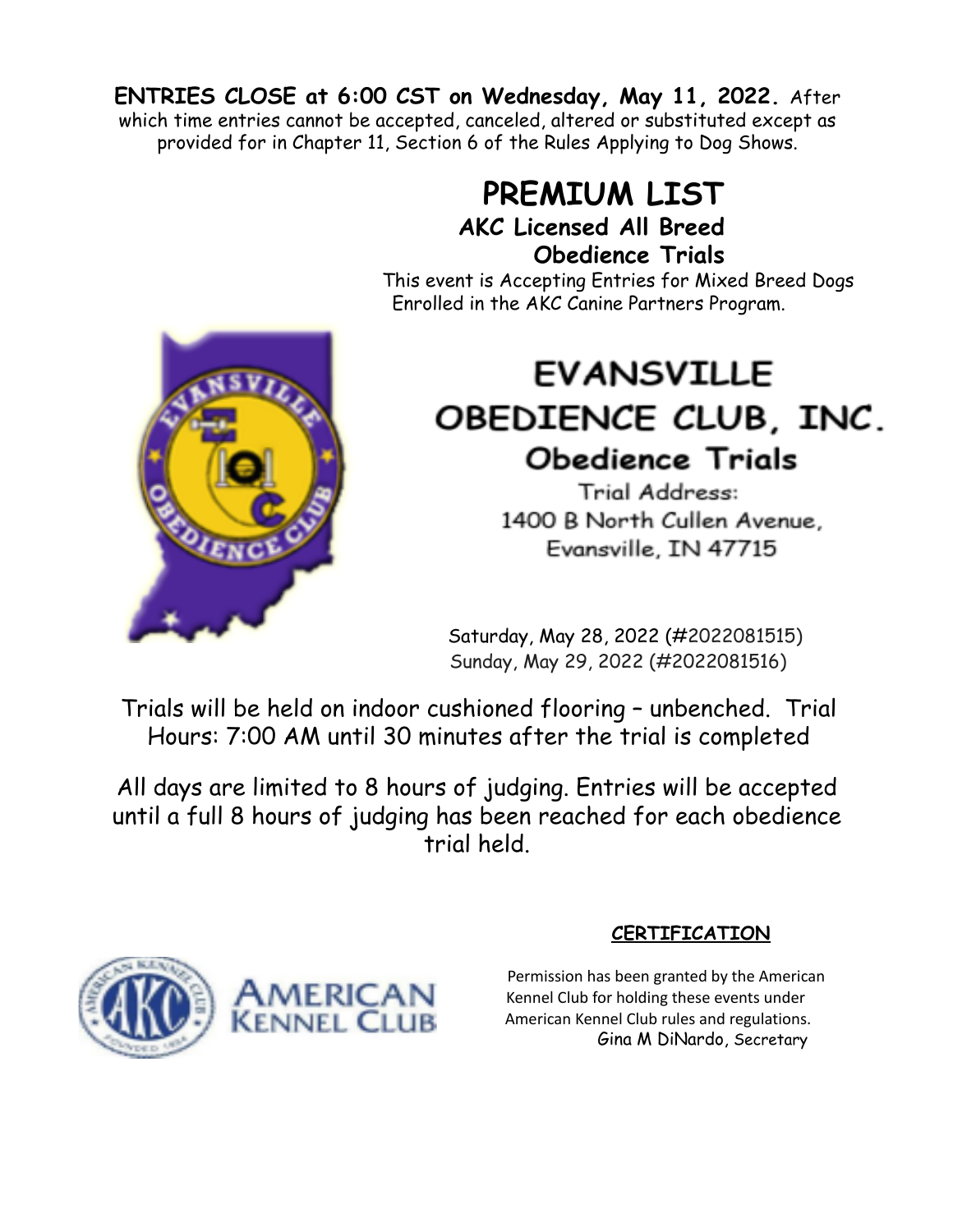#### **Evansville Obedience Club Officers**

| 1311 S.E. 2nd Street Evansville, IN 47713 |
|-------------------------------------------|

# **May 2022 Trial Secretary May 2022 Trial Chair**

Shelby Buono John Metzger 2129 Frisse Avenue 1700 Red Brush Rd Evansville, IN 47714 Newburgh, IN 47630 (812) 430-2970 (812) 449-1131 ShelbyRenaexx@gmail.com Metzgerjam4@yahoo.com

#### **Event Committee**

Shelby Buono, John Metzger, Ray Reising, Dave Chrisman, Sherri Alspaugh

Please don't hesitate to email or call the trial secretary or chair for any questions or concerns you may have regarding this trial. We would be happy to assist you.

#### **Judges Information**

Mr. Rick L Garvin #18834 4566 Harbour Hill Drive Manhattan, KS 66503 (785) 539-9350 rlg@ksu.edu

#### **Veterinarian On Call**

All Pet Emergency Clinic 104 S. Heidelbach Avenue Evansville, IN 47713 (812) 422-3300 Hours Open: Mon-Thurs: 6:00 pm – 12:00 am Friday: 6:00 pm – 8:00 am Saturday: 12:00 pm- 8:00 am Sunday – 24 hours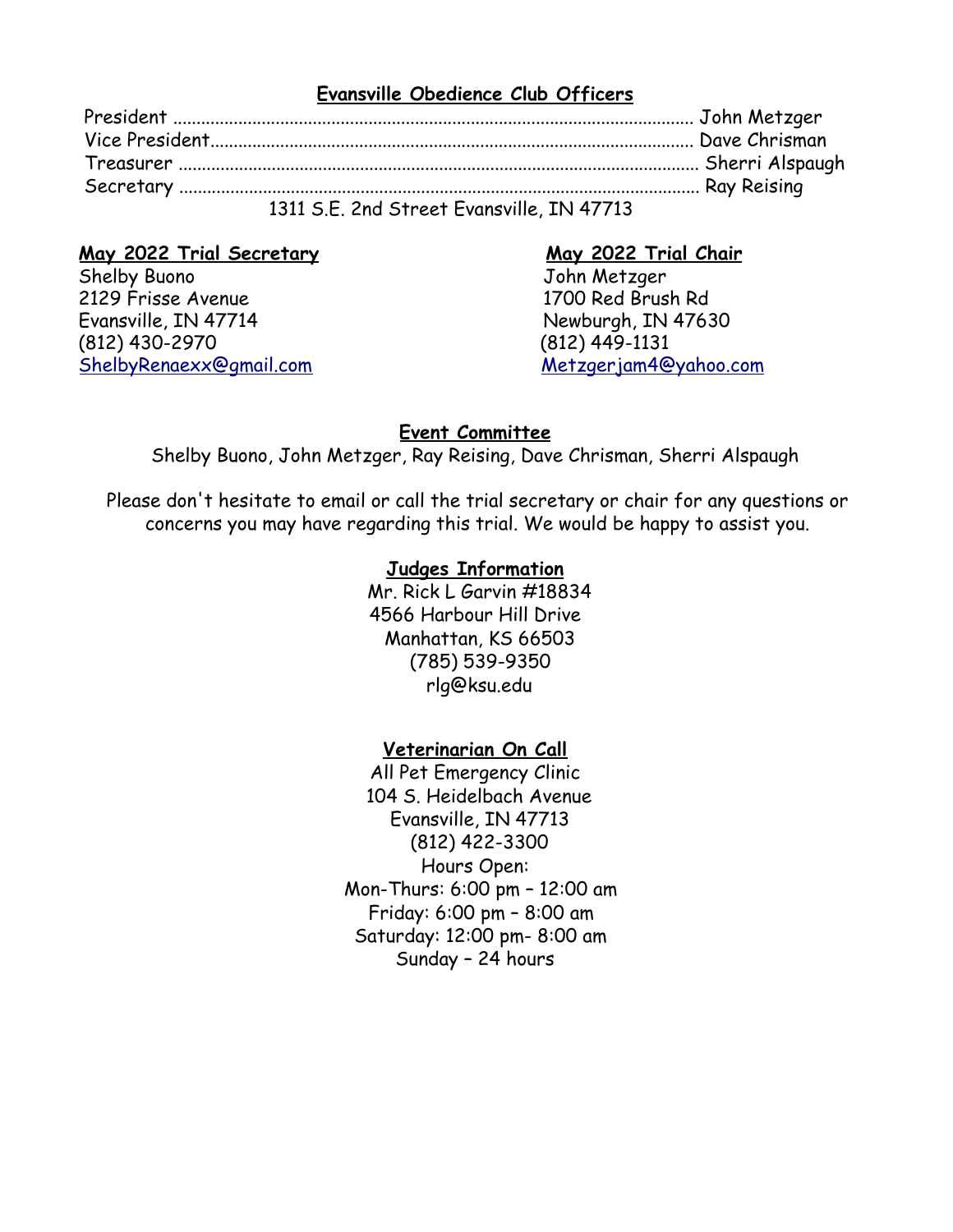| Judging Assignments - Suturaay & Sunday |   |        |                        |  |        |  |  |
|-----------------------------------------|---|--------|------------------------|--|--------|--|--|
| Novice A                                |   | Garvin | Novice B               |  | Garvin |  |  |
| Open A                                  |   | Garvin | Open B                 |  | Garvin |  |  |
| Utility A                               |   | Garvin | Utility B              |  | Garvin |  |  |
| <b>Preferred Novice</b>                 | - | Garvin | Preferred Open         |  | Garvin |  |  |
| <b>Preferred Utility</b>                |   | Garvin | <b>Graduate Novice</b> |  | Garvin |  |  |
| Graduate Open                           |   | Garvin | Beginner Novice A      |  | Garvin |  |  |
| Beginner Novice B                       |   | Garvin |                        |  |        |  |  |

#### **Judging Assignments – Saturday & Sunday**

#### **Jump Height Order**

Obedience classes with jumps will run small to tall both trial days. Obedience entries must include dog's jump height if applicable. Every effort will be made to accommodate exhibitors with multiple dogs in the same class/height order.

# **Entry Fees**

Weekend Special: Any 4 entries same dog for obedience – \$90.00 Single/Additional Obedience class entry of each dog each trial – \$28.00

*Important: Entries that are illegible or do not contain complete information, with the agreement form attached and including the jump height when applicable, will not be accepted. You must waive the signature requirement on all express deliveries. Every effort will be made in notifying each exhibitor of their entry's confirmation. The exhibitor however may not be notified of the entry's status before the closing date. Please follow up with the trial secretary if you have concerns/questions with an entry.*

#### **Catalog**

For those exhibitors who would like a catalog, please pre-order on your entry. A very limited supply of catalogs will be available at the trial for purchase. Pre-ordered catalog – \$4.00

Please mail entries with fees payable to "Evansville Obedience Club" to the following address only:

> Shelby Buono 2129 Frisse Avenue Evansville, IN 47714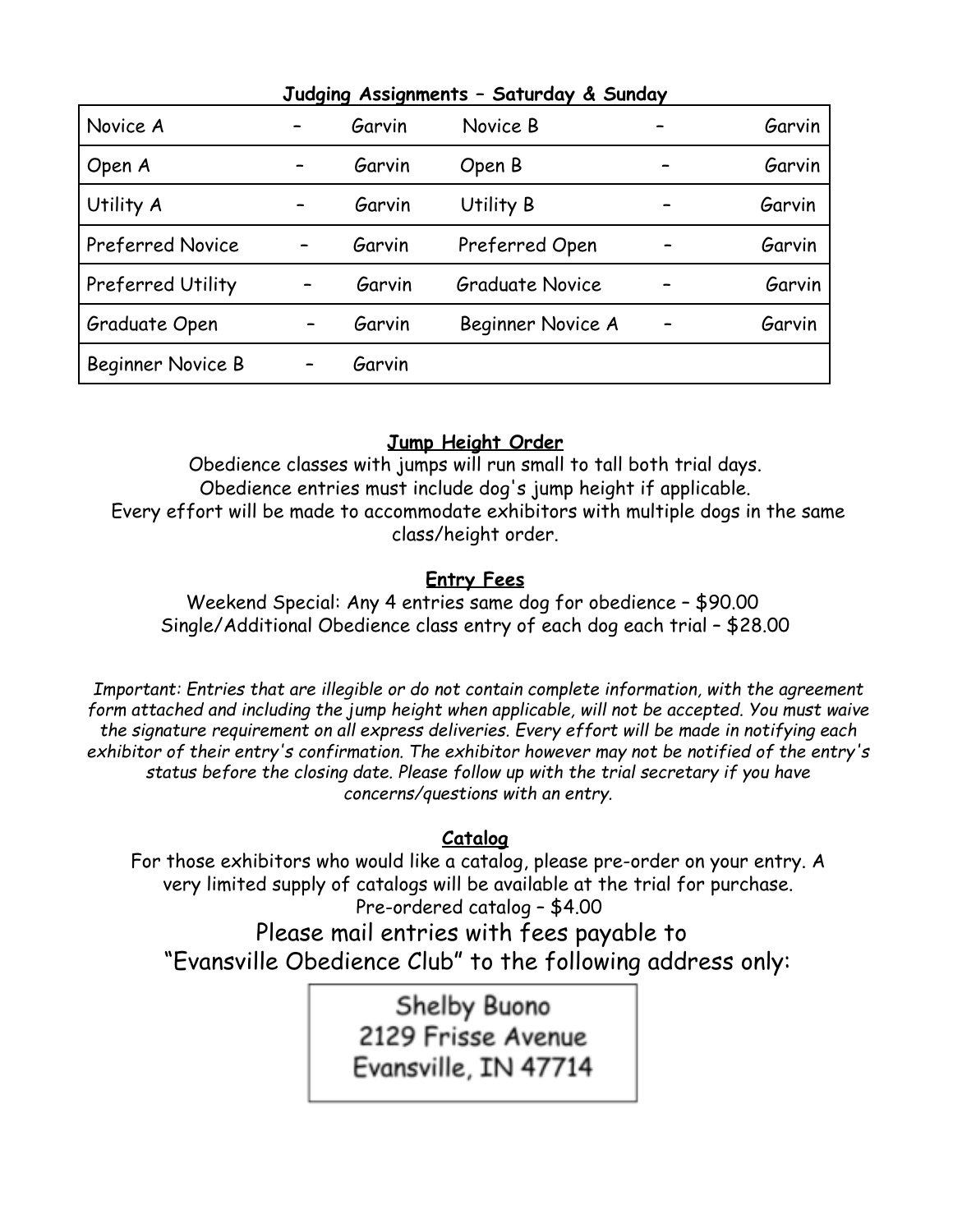#### **Dogs Eligible to Enter**

This trial is open to all dogs six (6) months of age or older that are registered with the American Kennel Club or that have AKC Limited Registration, Purebred Alternative Listing/Indefinite Listing Privileges (PAL/ILP) or an AKC Canine Partners listing number, or are approved Foundation Stock Service (FSS) breeds.

Dogs with a PAL/ILP number or an AKC Canine Partners listing number must be spayed or neutered in order to compete. Dogs should be physically sound. Dogs that are blind, bitches in season, aggressive dogs, or dogs suffering from any deformity, injury, or illness which may affect a dog's physical or mental performance are not eligible to compete. No dog shall compete if it is taped or bandaged in any way or has something attached to it for medical purposes. Refer to Chapter 2 of the Rules Applying to Registration and Discipline for the listing of registrable breeds that may participate. Wherever the word "dog" is used in these regulations, it includes both sexes.

### **COVID-19 Information**

Evansville Obedience Club will follow the guidelines set forth by the State of Indiana and our local government. Evansville Obedience Club understands guidelines can change quickly and exhibitors will be notified if change in protocol for our trial occurs. Exhibitors will not be required to wear a mask in the building unless required by the judge. Please remember to wash your hands frequently and practice physical distance when applicable. Evansville Obedience Club wants to continue to hold trials in a healthy and fun environment. Please stay home if you are not feeling well and keep everyone safe! People who are visibly sick and attend the trial may be asked to leave with NO REFUND. Your entry into this trial indicates you are in agreement to the rules put forth by this trial and that you cannot hold EOC responsible should you become ill following participation in this trial.

# **Waiting List**

This trial will have a waiting list in the event the limits are reached prior to closing. Waiting list will be formed in order entries are received.

# **Transfers/Move-ups**

Transfers will be allowed according to AKC Regulations, provided that the written request is received at least 30 minutes prior to the start of the trial.

# **Notice to Exhibitors**

If you are not coming to have fun with your dog, this is not the trial for you. EOC wants to promote a fun, safe and encouraging atmosphere for every exhibitor and their dogs. We welcome new and old faces to each one of our trials, matches and rent-a-rings. No aggressive people or dogs allowed at our events. Come ready to have a good time with other exhibitors and their dogs!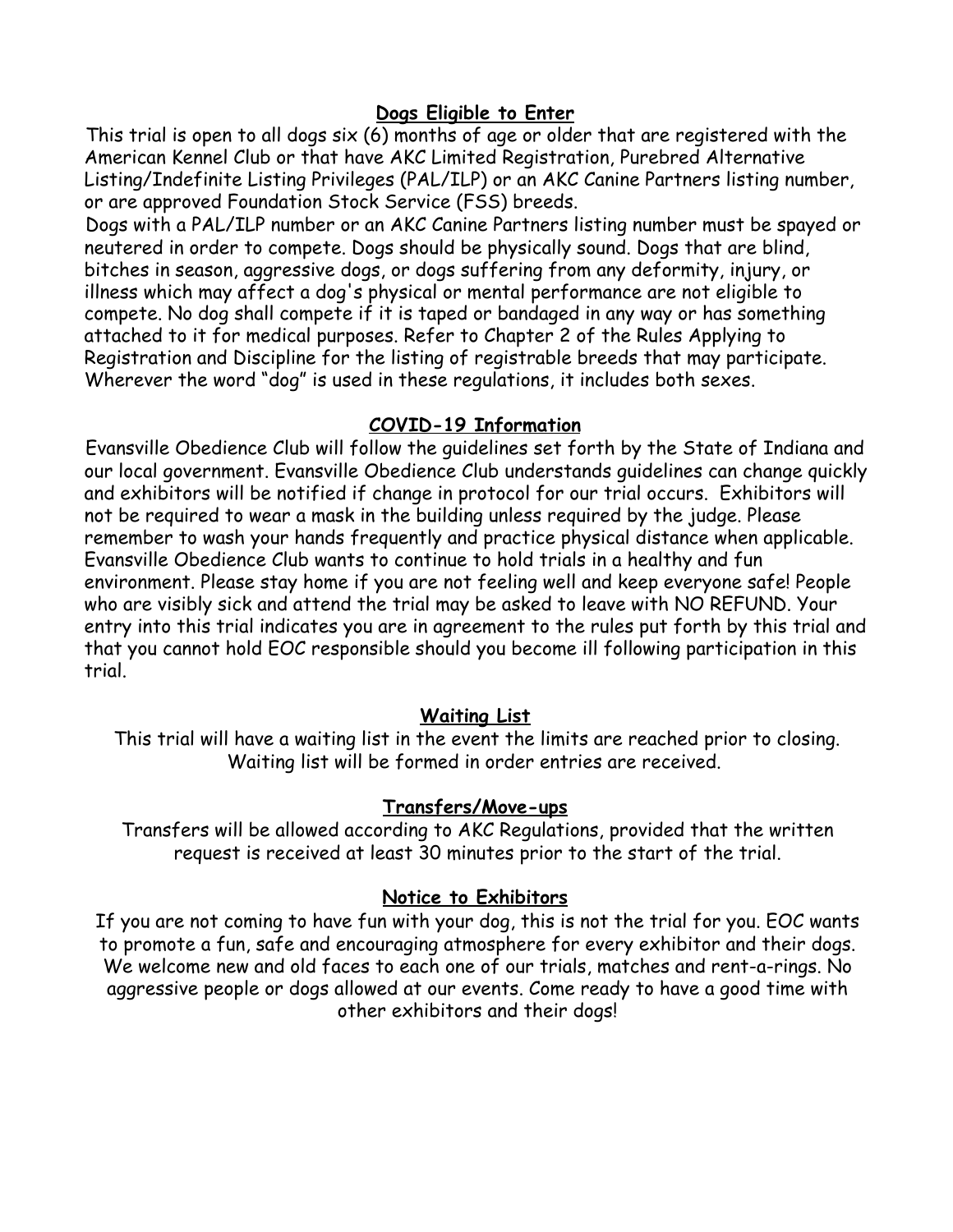#### **Notice to Exhibitors**

The following pertains to all obedience events:

OBEDIENCE FEES include a 50-cent AKC recording fee and \$3.00 event service fee. The fees are INCLUDED in the entry fee; DO NOT ADD FEES TO YOUR ENTRY! (American Kennel Club rule, Chapter 11, Section 2).

Entry fees shall not be refunded in the event that a dog is absent, disqualified, excused by veterinarian or judge, or barred from competition by action of the show committee. If because of riots, civil disturbances, extreme and/or dangerous weather conditions, emergency, or other acts beyond the control of the management, it is impossible to open or complete the show, no refund of entry fees will be made. PLEASE NOTE: Refund of entry fees, less AKC processing fees (see above) and a \$5 administration fee, for bitches that come in season after the closing date of these trials, may be obtained by sending a

veterinarian's certificate to the trial secretary. This certificate must be received one hour prior to the start of classes.

Returned checks not constitute a valid entry fee. The trial secretary will collect a \$25 administrative fee from the exhibitor for each returned check. Subsequent returned checks from the same exhibitor may result in cash only transactions.

Entries will not be accepted if received without fees, signature, or AKC agreement on back of the official form. No fax, phone, or credit card entries accepted. NO ENTRY that specifies any condition will be accepted. Owners without an e-mail address may not be notified of entry errors or other issues in time for corrections.

ALL RIBBONS/ROSETTES must be claimed at the trial. None will be mailed.

Exhibitors are responsible for being present at scheduled time of judging and may leave immediately thereafter, unless required for further judging. The judge need not wait for any dog holding up a class. Evansville Obedience Club has no obligation or responsibility for providing service through a public address system or steward for the purpose of calling or locating dogs that are not brought to the ring when required.

ALL DOGS must be on leash and under control at all times. 'DOG' means either sex. Exhibitors are responsible for cleaning up after their dog(s) at the show site and at all hotels, motels, and campgrounds where they are staying while competing in these trials. It is expressly understood that exhibitors alone are responsible for the behavior of their dog(s) and/or children. Any exhibitor whose dog(s) and/or children create unnecessary disturbances or repeatedly engage in unsafe or disruptive behavior may, at the discretion of the Event Committee, be asked to leave the trial site. In such case, no refund of entries will be made.

ALL DOGS must be crated when not in the ring or warming up. Warm up must be done on lead. DOGS NOT ENTERED IN TRIALS ARE PERMITTED IN THE BUILDING. BITCHES IN SEASON AND LITTERS OF PUPPIES ARE NOT PERMITTED ON TRIAL GROUNDS.

Exhibitors should follow their veterinarian's recommendation to assure their dogs are free of internal and external parasites and any communicable diseases and have appropriate vaccinations. NO DOGS MAY BE LEFT IN THE BUILDING OR TRIAL GROUNDS OVERNIGHT. DOGS may not be left in closed vehicles without proper ventilation. If dogs are found in distress, EOC will take appropriate actions. NO RV or OVERNIGHT PARKING on trial grounds.

EOC is a NON-SMOKING property.

THE EVANSVILLE OBEDIENCE CLUB, INC, the Trial Secretary, Trial Chairman, and their agents assumes no responsibility for any loss, damage, or injury sustained by the exhibitors, handlers, or any of their dogs or property, and further assumes no responsibility for injury to children not under the control of their parents or guardians. Hotels, motels and campgrounds are considered part of the trial site.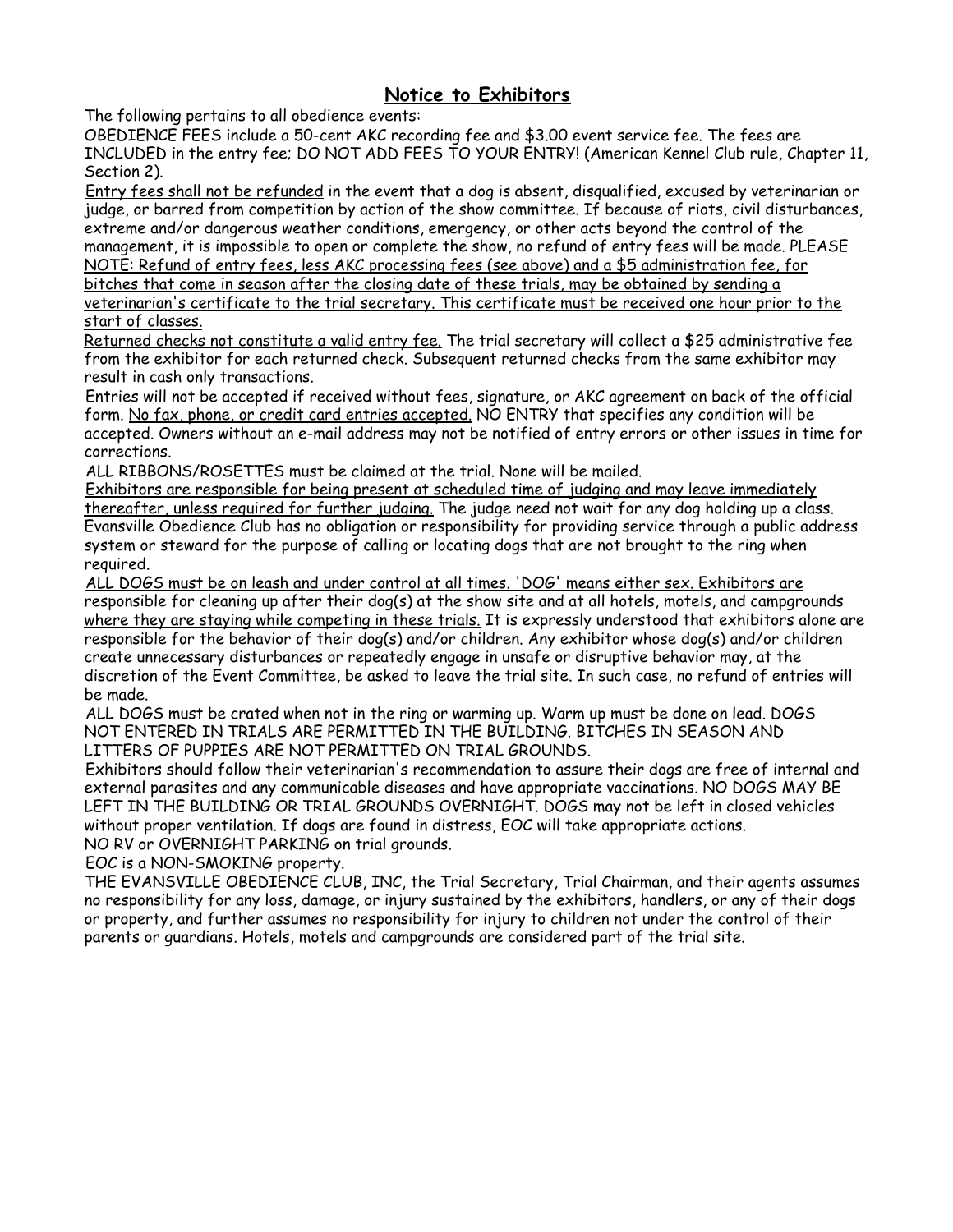#### **Crating**

Crating will be allowed indoors. If you are concerned about COVID-19 exposure, please provide to the gate steward a phone number to be texted/called on the day of the trial when it is close to your turn in the ring. Otherwise, please know it is your responsibility to be present and on time to the ring. Crating will be limited and only permitted to dogs owned/handled by those entered in our trials. No ex-pens allowed in the building. Clean and inviting Evansville Obedience Club members crates may be available for use for exhibitors to use. We invite you to use what you and your dog are most comfortable using to crate in. If you would like to reserve/check to see if a crate is available for use please email ShelbyRenaexx@gmail.com at least a week prior to the date of the trial. A reservation tag will be placed on any crate reserved at no cost to you if we have one available. All crates by members are wire or plastic crates. Chairs/Seating is provided at all of our trials.

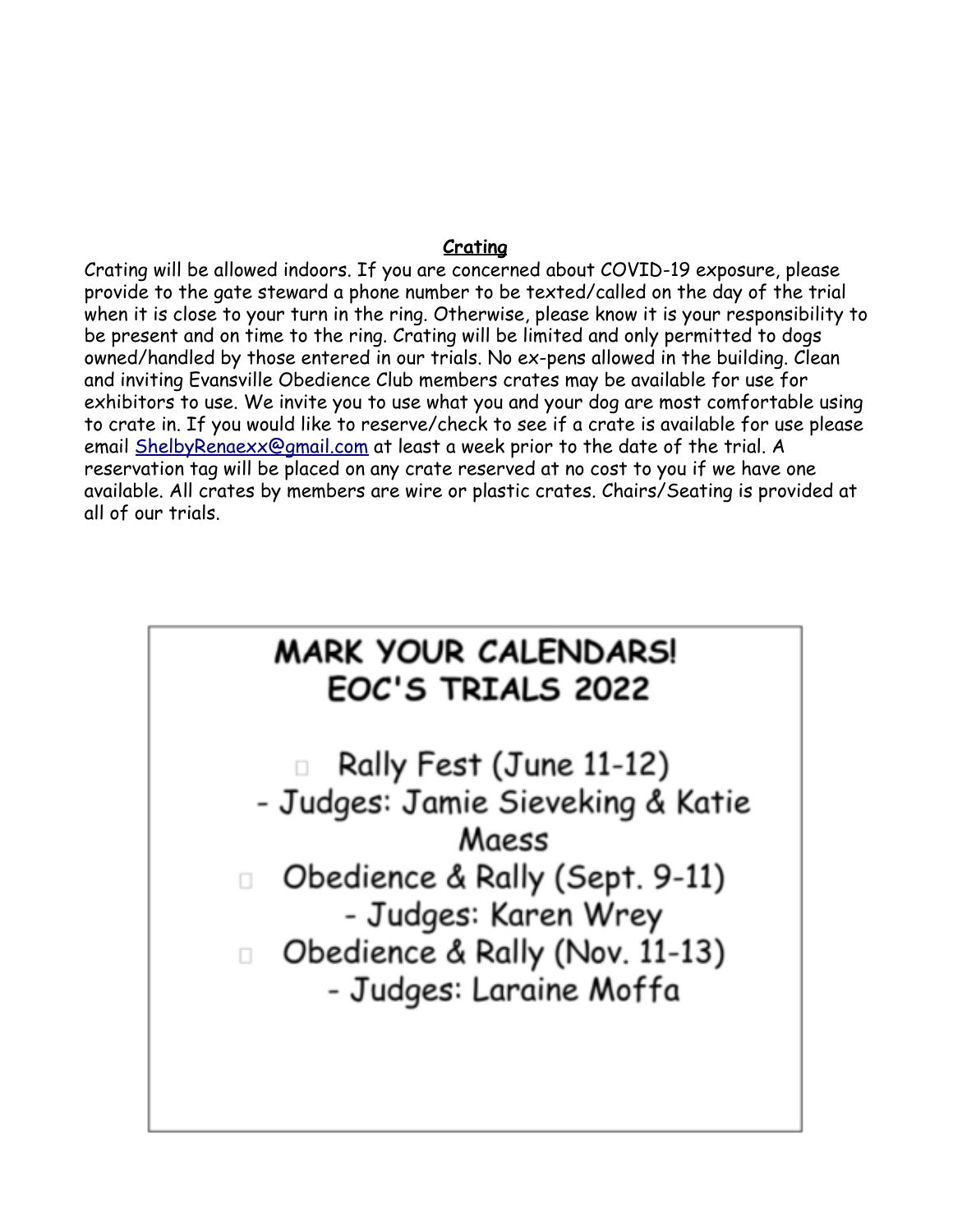# **Awards for EOC Trials**

*A qualifying score is required for all awards.*

# **Obedience Ribbons/Rosettes**

1 stPlace – Blue Rosette 2nd Place – Red Rosette 3rd Place – Yellow Rosette 4th Place – White Rosette Qualifying – Green Ribbon Highest Scoring Dog in Regular Obedience Classes – Blue & Gold Rosette Highest Scoring Dog in Preferred Obedience Classes – Blue & Gold Rosette Highest Combined Score in Open B & Utility B – Blue & Green Rosette Highest Combined Score in Preferred Open & Preferred Utility – Blue & Green Rosette New Title – Rosette New UDX Title – Rosette New OTCH Title – Rosette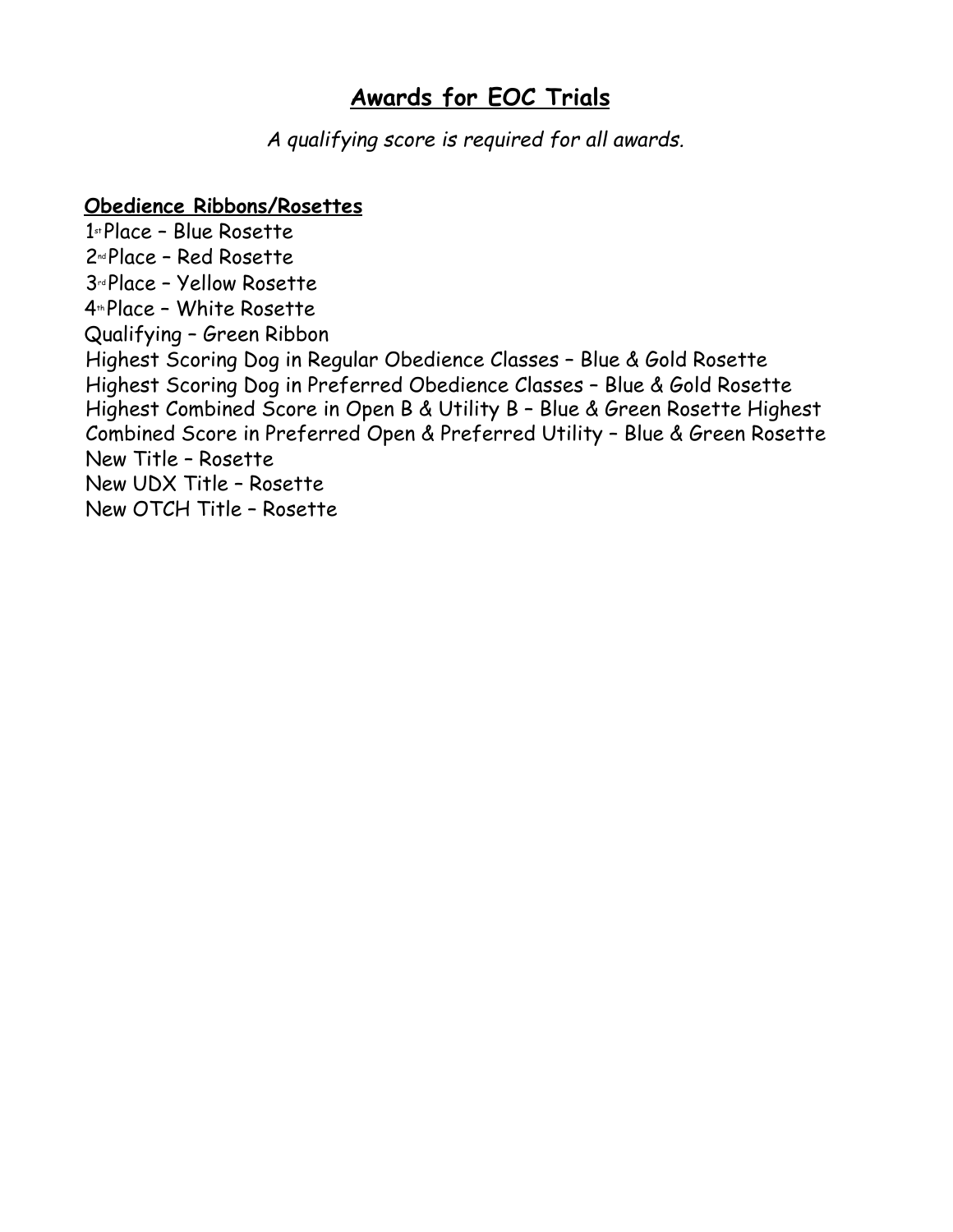#### **Rosette/Ribbon Donations**

New Title Rosettes for Rally & Obedience were donated by EOC Member Valery Kessens in memory of her beloved Doberman, Hollie Leinen Kessens CD PCD BN RAE3 FDC CGC CGCA CGCU TDI. You were a one of a kind dog, Hollie!

New Placement Rosettes for Obedience were donated by club officers John Metzger, Ray Reising and Dave Chrisman. Their Novice A dogs Merlin, "Merlin Giotto Von Rheinhardt Metzger CDX BN FDC SCN SIN CGCA TKN", Henri "Double R Henri CD BN RM2 RAE2 CGC TKN" and Bentley "Stone Run Sir Bentley CD PCD BN CGC TKN" are so glad to have you come play dog show at Evansville Obedience Club!



# May Rent-a-Ring

Friday & Saturday \$10 for 10 minutes Friday - 5:30pm-7:30pm Saturday - Starts 30 minutes after conclusion of trial Email John Metzger to pre-sign up at metzgerjam4@yahoo.com

By pre-signing up it allows us to know who plans to attend and have a better number of timeslots.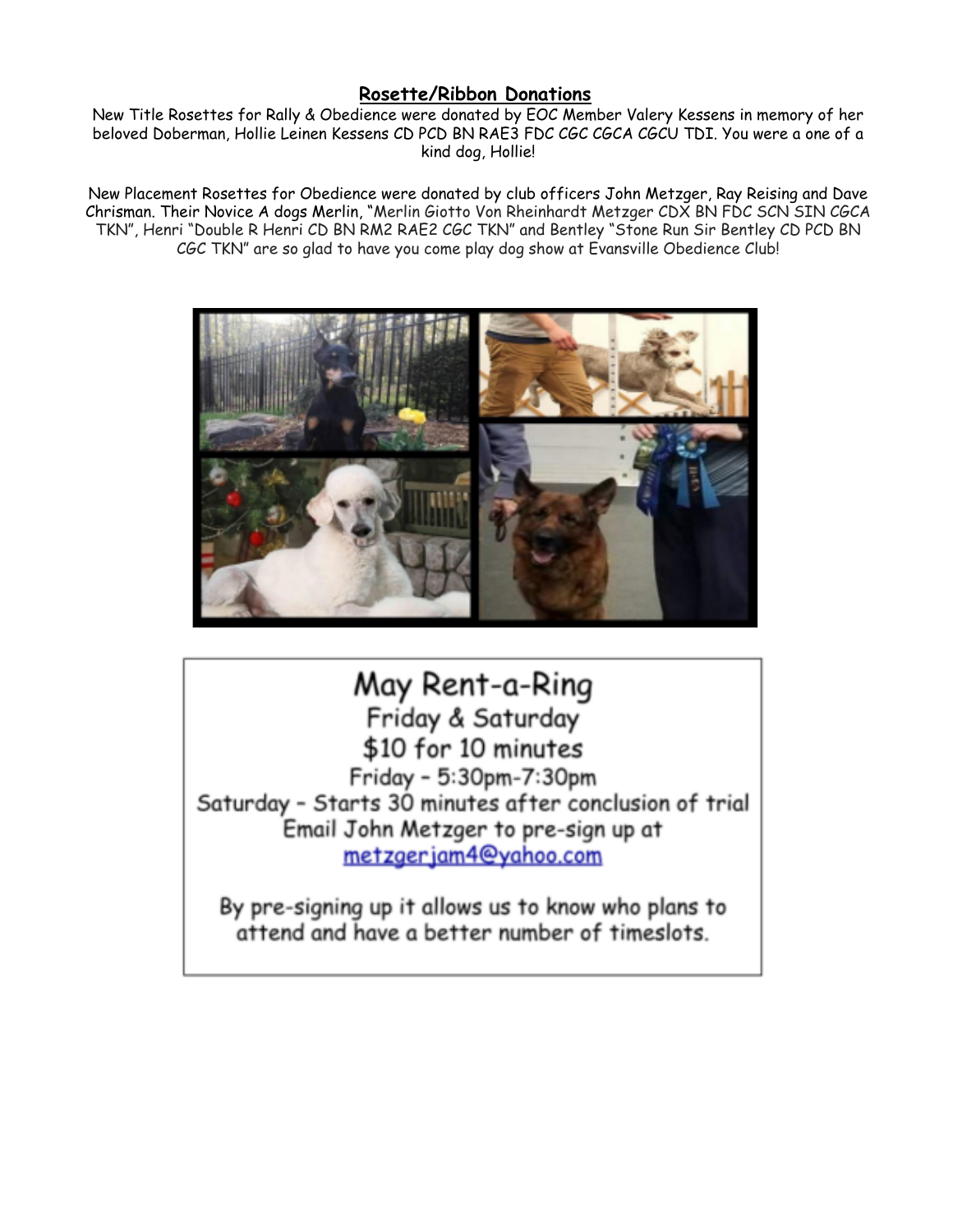#### AKC Rules, Regulations, Policies and Guidelines are available on the American Kennel Club Web site, www.akc.org **AGREEMENT**

I (we) agree that the club holding this event has the right to refuse this entry for cause which the club shall deem sufficient. In consideration of the acceptance of this entry and of the holding of this event and of the opportunity to have the dog judged and to win prizes, ribbons or trophies, I (we) agree to hold the AKC, the event-giving club, their members, directors, governors, officers, agents, superintendents or event secretary and the owner and/or lessor of the premises and any provider of services that are necessary to hold this event and any employees or volunteers of the afore-mentioned parties, and any AKC approved judge judging at this event, harmless from any claim or loss or injury which may be alleged to have been caused directly or indirectly to any person or thing by the act of this dog while in or about the event premises or grounds or near any entrance thereto, and I (we) personally assume all responsibility and liability for any such claim; and I (we) further agree to hold the aforementioned parties harmless from any claim for loss, injury or damage to this dog. Additionally, I (we) hereby assume the sole responsibility for and agree to indemnify, defend and save the aforementioned parties harmless from any and all lose and expenses (including legal fees) by reason of the liability imposed by law upon any of the aforementioned parties for damage because of bodily injuries, including death at any time resulting therefrom, sustained by any person or persons, including myself (ourselves), or on account of damage to property, arising out of or in consequence of my (our) participation in this event, however such, injuries, death or property damage may be caused, and whether or not the same may have been caused or may be alleged to have been caused by the negligence of the aforementioned parties or any of their employees, agents, or any other persons. I (we) agree that any cause of action, controversy or claim arising out of or related to the entry, exhibition or attendance at the event between the AKC and the event-giving club (unless otherwise stated in its premium list) and myself (ourselves) or as to the construction, interpretation and effect of this agreement shall be settled by arbitration pursuant to the applicable rules of the American Arbitration Association. However, prior to arbitration all applicable AKC bylaws, rules, regulations and procedures must first be followed as set forth in the AKC charter and bylaws, rules, regulations, published policies and guidelines.

#### **INSTRUCTIONS**

1. (Variety) if you are entering a dog of a breed in which there are varieties for show purposes, please designate the particular variety you are entering i.e., Cocker Spaniel (solid color black, ASCOB, parti-color). Beagles (not exceeding 13 inches over 13 inches but not exceeding 15 inches). Dachshunds (longhaired, smooth, wirehaired), Bull Terriers (colored, white), Manchester Terriers (standard, toy), Chihuahuas (smooth coat, long coat), English Toy Spaniels (King Charles and Ruby, Blenheim and Prince Charles), Poodles (toy, miniature, standard), Collies (rough, smooth).

2. 2. The following categories of dogs may be entered and shown in Best of Breed competition: Dogs that are Champions of Record and dogs which according to their owner's records, have completed the requirements for a championship, but whose championships are unconfirmed. The showing of unconfirmed Champions in Best of Breed competition is limited to a period of 90 days from the date of the show where the dog completed the requirements for a championship.

3. 3. (Dog Show Class) Consult the classification in this premium list. If the dog show class in which you are entering your dog is divided, then, in addition to designating the class, specify the particular division of the class in which you are entering your dog, i.e., age division, color division, weight division.

4. 4. A dog must be entered in the name of the person who actually owned it at the time entries for a show closed. If a registered dog has been acquired by a new owner, it must be entered in the name of its new owner in any show for which entries closed after the date of acquirement, regardless of whether the new owner has received the registration certificate indicating that the dog is recorded in his name. State on entry form whether transfer application has been mailed to A.K.C. (for complete rule refer to Chapter 11, Section 3)

5. Mixed Breed dogs entering classes for Agility, Obedience, and Rally trials should mark Breed as "All-American Dog/Mixed Breed." Sire and Dam information shall remain blank for mixed breed entrants.

#### **JUNIOR SHOWMANSHIP.**

If this entry is for Jr. Showmanship, please give the following information:

AKC Jr. Handler  $#_$ 

Jr.'s date of birth  $\_\_$   $\_\_$  -  $\_\_$  -  $\_\_$ 

By signing I certify that the junior does not now and will not act as an agent/handler for pay while competing in Junior Showmanship.

#### NAME OF JUNIOR HANDLER:

ADDRESS:

CITY: STATE: ZIP:

If Jr. Handler is not the owner of the dog identified on the face of this form, what is the relationship of the Jr. Handler to the owner?: